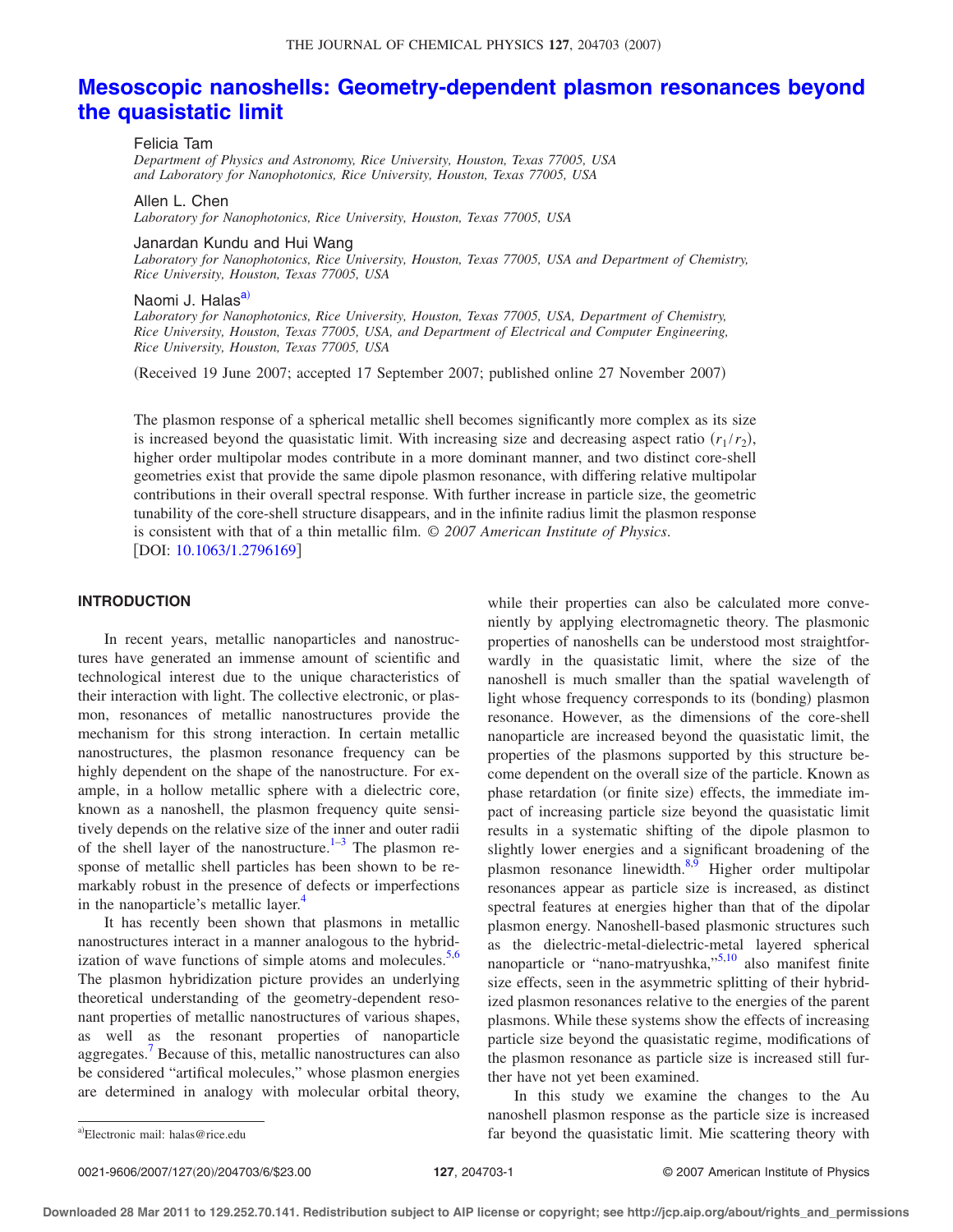the empirically obtained dielectric function for  $Au<sup>11</sup>$  is utilized to calculate the wavelengths of the plasmon resonances for particles of increasing particle diameter. Changes in the plasmon energies and line shapes as a function of particle size and internal geometry are investigated. Nanoshells in this larger size range are fabricated by adapting fabrication methods developed earlier for nanoshells in the quasistatic regime, to compare theoretical predictions with experimentally observed optical extinction spectra for mesoscopic nanoshells with plasmon resonances in the midinfrard spectral range.

### **EXPERIMENTAL**

Tetraethyl orthosilicate (TEOS 99.9999%), (3aminopropyl) triethoxysilane (APTES), tetrachoroauric acid,  $n$ -dodecanethiol, and poly(4-vinylpyridine)  $(160 000 MW)$ were purchased from Sigma-Aldrich (St. Louis, MO) and used as received. Ammonium hydroxide, ethanol, and chloroform were obtained from Fisher Scientific (Hampton, NH). Ultrapure water (18.2 M $\Omega$  resistivity) was obtained from a Milli-Q water purification system (Millipore, Billerica, MA). Particle sizes were measured using scanning electron microscope images from either a JEOL 6500 scanning electron microscope or a FEI XL-30 environmental scanning electron microscope. Characterization of the optical extinction of the nanoshells was achieved using a Varian Cary 5000 UV-vis-NIR spectrometer and a Nicolet Magna-IR 560.

Au-silica nanoshells were fabricated based on a method previously described.<sup>2,[12](#page-5-6)</sup> Briefly, silica nanoparticles 150– 350 nm in radii were fabricated via the Stöber method, $13,14$  $13,14$  and functionalized with APTES. The amine moiety of APTES serves to bind small  $(<5$  nm in diameter) gold colloid<sup>15</sup> to the silica surface. A complete gold shell was grown onto the decorated silica surface by  $HAuCl<sub>4</sub>$  reduction in the presence of formaldehyde.

Extinction measurements were carried out with nanoshells either suspended in choloroform or immobilized on a silicon wafer. To promote nanoshell stability in chloroform, the nanoshell solution was mixed with a 110 mg/ml (aq) solution of poly(vinylpyrrolidone) 40 000 MW,  $PVP-40$ ).<sup>[16](#page-5-10)</sup> The amount of  $PVP-40$  solution to add was calculated to provide 60 PVP-40 molecules per  $nm<sup>2</sup>$  of nanoparticle surface area. Excess PVP-40 was removed through multiple cycles of centrifugation and resuspension in water and then ethanol. Likewise, transfer to chloroform was achieved through 3 cycles of centrifugation and resuspension in chloroform.

The largest nanoshells studied were characterized optically while immobilized on silicon substrates. A welldispersed, submonolayer of nanoshells was deposited onto a silicon wafer in a process described previously  $17,18$  $17,18$  in which poly(4-vinylpyrridine) was adsorbed onto the silicon wafers to act as an adhesion layer for nanoshell deposition. This substrate is then immersed in an aqueous suspension of nanoshells, and then rinsed with ethanol and dried with a stream of dry  $N_2$ .

<span id="page-1-0"></span>

FIG. 1. (Color online) Size-dependent nanoshell plasmon resonances. Calculated dipole plasmon resonance of silica-core gold-shell nanoshells in a homogeneous dielectric environment of water  $(a)$  as a function of aspect ratio  $r_1/r_2$  with overall radii  $r_2$  of 1 (solid), 129 (dashed), 162 (dotted), 300 (dash dotted), 450 (dash dot dotted), 600 (short dashed), 752 (short dotted), 900 (short dash dotted), and 1047 nm (thick solid).  $(\blacksquare, \square, \blacktriangle, \triangle)$  correspond to spectra plotted in Fig.  $2$ . (b) The dipole plasmon resonance as a function of  $r<sub>2</sub>$  for aspect ratios of 0.995 (short dash dotted), 0.99 (short dotted), 0.98 (short dashed), 0.95 (dash dot dotted), 0.90 (dash dotted), 0.85 (dotted), 0.8 (dashed), and 0 (solid, solid nanosphere). Particle diameters smaller than  $\lambda/10$  (thick dashed gray line) correspond to the plasmon hybridization regime and those larger than  $\lambda/10$  correspond to the phase retardation regime.

#### **RESULTS AND DISCUSSION**

In the electrostatic limit, the plasmon energies of a nanoshell depend only on their aspect ratio  $r_1 / r_2$ . In Fig.  $1(a)$  $1(a)$ , the bonding dipole plasmon resonance energy of silica core-Au shell nanoshell particles in water is calculated using Mie scattering theory as a function of aspect ratio  $r_1/r_2$  for a discrete number of outer radii ranging from  $r_2 = 1$  to 1047 nm. For the smallest particle size considered,  $r_2$  $=$  1 nm, the nanoshell remains well within the quasistatic limit, corresponding to the results of earlier studies.<sup>2</sup> From the plasmon hybridization model, the strong redshift of the plasmon resonance as  $r_1 / r_2 \rightarrow 1$   $\lceil \log(r_1 / r_2) \rightarrow 0 \rceil$  can be understood as an increase in the interaction of the sphere and cavity plasmons supported by the nanoshell geometry. $5,6$  $5,6$ With decreasing aspect ratio, this interaction becomes weaker and the observable bonding nanoshell plasmon resonance approaches the plasmon resonance of a solid Au nanosphere, at 520 nm. The sphere resonance represents the low wavelength limit of the nanoshell dipole plasmon resonance. As the total particle size is increased, the resonant wavelength of the nanoshell plasmon begins to depart from the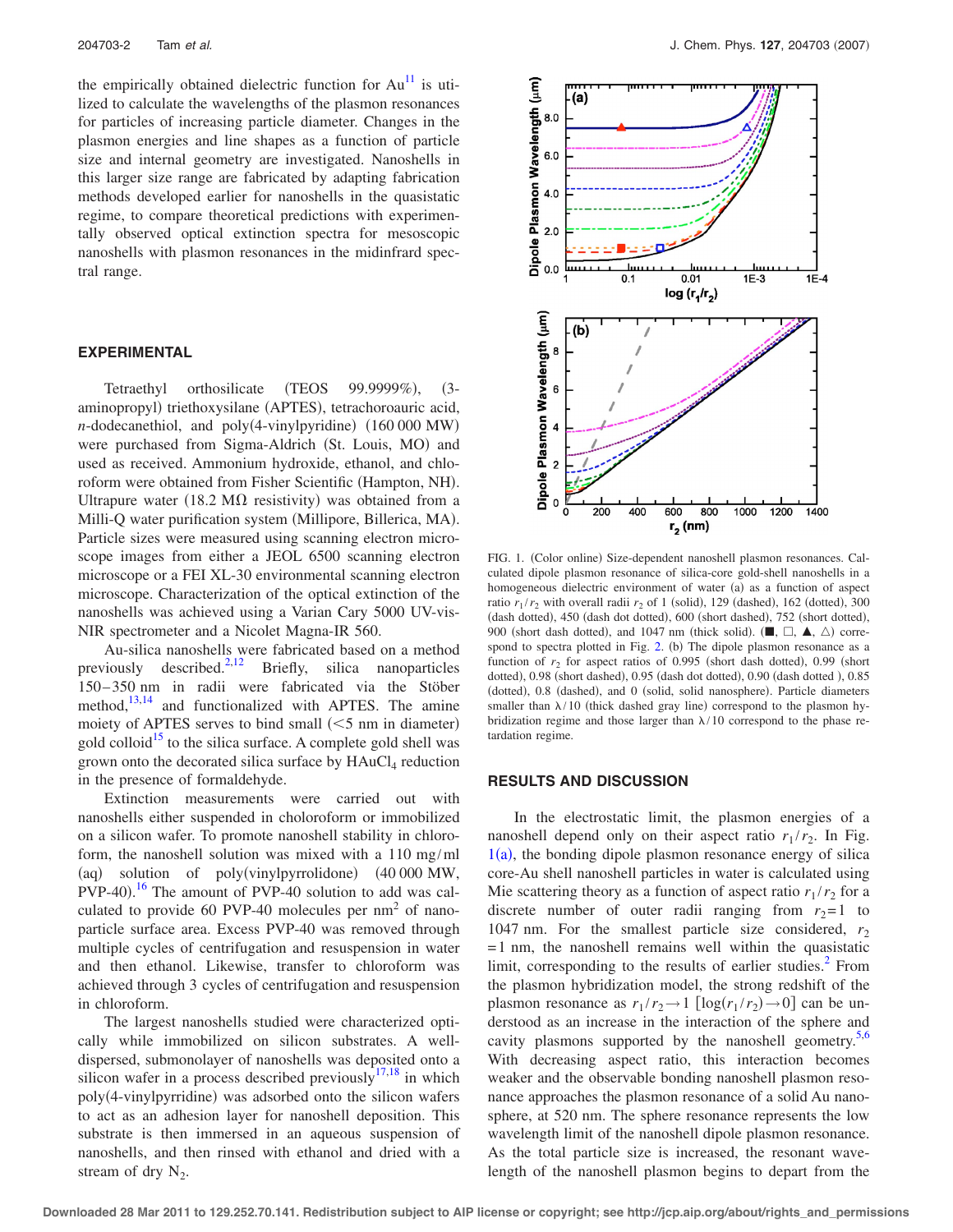<span id="page-2-0"></span>

FIG. 2. (Color online) (a) Calculated dipole plasmon resonance of silicacore gold-shell nanoshells with core radii of 0.1 (solid), 10 (dashed), 50 (dotted), 120 (dash dotted ), 200 (dash dot dotted), 300 (short dashed), 500 (short dotted), 600 (short dash dotted), 750 (thick solid), and 900 nm (thick dashed navy). Representative spectra are plotted in (b)  $(\Box, \blacksquare)$  and in (c)  $(\triangle, \Box)$  $\blacktriangle$ ). (b) Extinction (solid), scattering (dashed), and absorption (dotted) cross sections for nanoshells with  $r_1$ = 120 nm and a dipole plasmon resonance at 1200 nm. The marked multipole plasmon modes with *l*  $=1,2,3,...$  correspond to the dipole, quadrupole, octupole, … modes, respectively. (c) Same as (b) for two nanoshells with  $r_1$ = 750 nm and a dipole resonance at 7500 nm. The multipole modes with  $l > 5$  in the spectra of the nanoshell with the thicker shell overlap, forming a broad continuum at shorter wavelengths.

trend observed in the quasistatic regime. In particular, low aspect ratio nanoshells possess longer wavelength resonances than they would for the same aspect ratio in the quasistatic regime. As the overall particle size is increased, the electromagnetic field of incident light at resonance is no longer uniform over the entire particle, resulting in the excitation of higher order plasmon modes and a redshifting of the dipolar plasmon. $8,19$  $8,19$  However, for these larger nanoshell sizes the strong redshift of the plasmon resonance with increasing aspect ratio results in an expansion of the electrostatic limit to larger aspect ratios, as seen in the shape changes in the curves coalescing as  $r_1 / r_2 \rightarrow 1$ .

The size-dependent plasmon response can also be examined by plotting the dipole plasmon resonance of a nanoshell as a function of overall particle size  $|Fig. 1(b)|$  $|Fig. 1(b)|$  $|Fig. 1(b)|$ . For  $r<sub>2</sub>$  $<$  50 nm, each aspect ratio yields a distinct plasmon energy. This is the electrostatic regime, where the plasmon resonances are independent of nanoparticle size. As the particle size increases, the dipole plasmon resonance begins to increase in wavelength, indicating the onset of phase retardation effects. This size-dependent redshifting of the plasmon energy is more pronounced for particles with shorter wavelength plasmons. Traditionally, the quastistatic limit is defined by particle sizes less than  $\lambda/10$ . Therefore, particles with the shortest wavelength plasmons are the first to experience phase retardation effects as their total size is increased. In fact, it is evident that the nanoshell plasmons begin to redshift from phase retardation effects even when the particle diameter  $2r_2$  is less than  $\lambda/10$ . As the particle size is increased and phase retardation effects become dominant, all dipole plasmons shift to higher wavelength. For sufficiently large  $r<sub>2</sub>$ , the optical properties of the particles become completely independent of  $r_1$ ; in other words, the plasmon response is due only to the plasmon on the outer surface of the particle. As  $r_2$  increases further, the plasmon wavelength increases linearly with particle size, with a slope of  $\sim$  7.1. This large particle limit is consistent with the lowest energy state of a thin film plasmon, which also approaches infinite wavelength corresponding to zero energy. $^{21}$  A metal film can support a continuum of plasmon energies ranging from the resonant surface plasmon frequency to zero, and an increasingly large nanoshell supports an increasing number of multipolar modes. In the limit of infinite nanoparticle size, the nanoshell plasmon is equivalent to that of a thin film; conversely, a thin film can also be conceived of as an infinite radius nanoshell.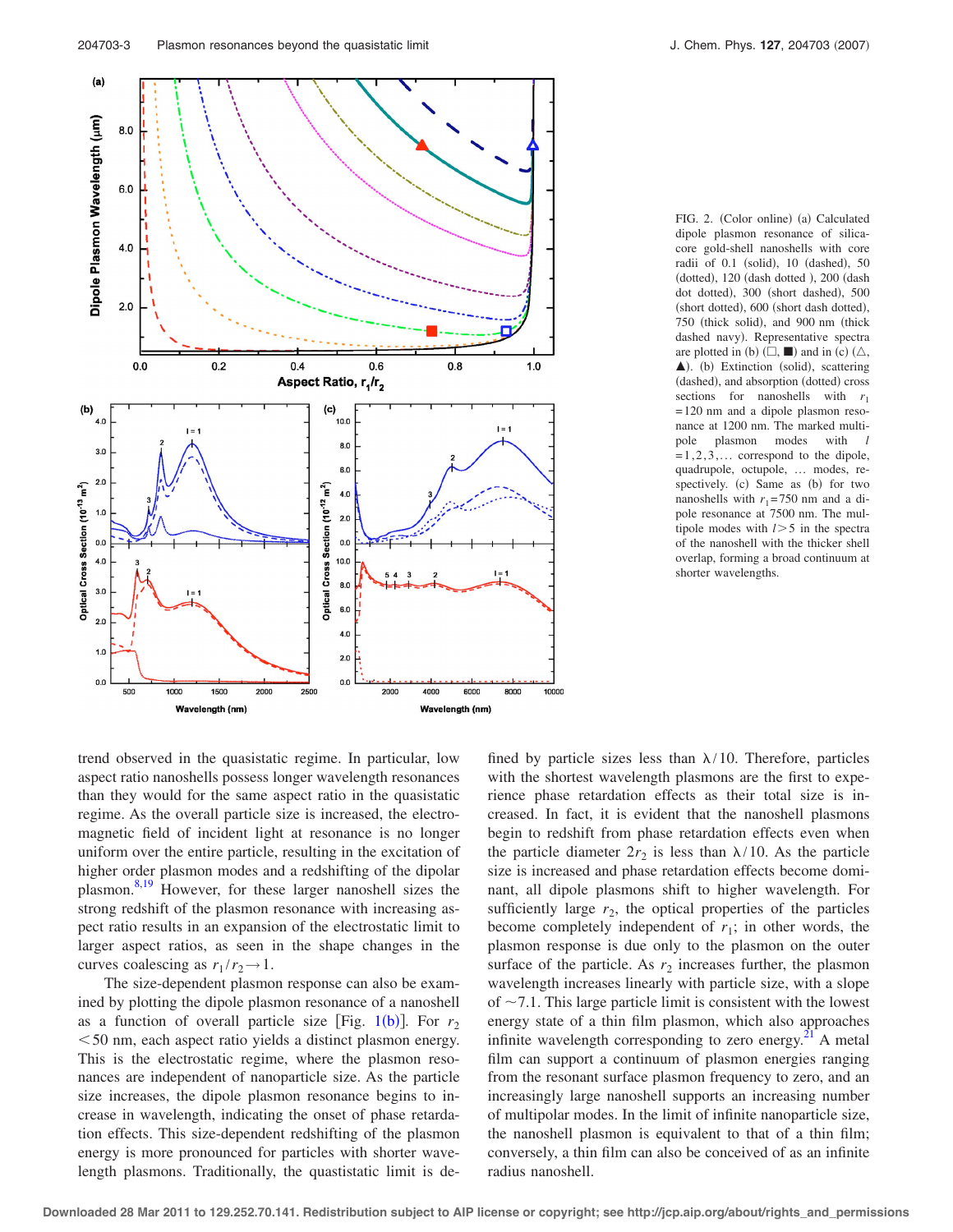In order to guide experimental fabrication of nanoshells at a desired plasmon resonance wavelength, it is useful to understand the resonant behavior of nanoshells with a given inner radius and various aspect ratios, corresponding to dif-ferent shell thicknesses [Fig. [2](#page-2-0)(a)]. As expected, for  $r_1$  $= 0.1$  nm, well within the quasistatic regime, the dipole plasmon wavelength decreases with decreasing aspect ratio, to a lower wavelength limit of 520 nm, corresponding to the plasmon resonance of a solid nanosphere. Nanoshells with high aspect ratios for all the core radii investigated are also within the quasistatic regime, and follow the behavior of the  $r_1 = 0.1$  nm curve as  $r_1 / r_2 \rightarrow 1$ . However, as the aspect ratio decreases, the overall particle size is increased, and this trend no longer applies. In the phase retardation regime, the plasmon resonance shifts to longer wavelengths as the aspect ratio decreases. The aspect ratio at which this change in behavior occurs increases as the core radius is increased. Thus, when the particle size is beyond the quasistatic limit, two differing values of aspect ratio for each core size support a dipolar plasmon response at the same wavelength. Characteristic extinction spectra for these two solutions are shown in Figs.  $2(b)$  $2(b)$  and  $2(c)$ , for two different core radii of 120 and 750 nm. In these spectra, a pronounced difference can be seen in the overall plasmon spectral response for each particle, with far more multipolar contributions arising in the spectra of the thicker shell particles. As particle size is increased still further, the overall geometric tunability of the nanoshell structure is decreased, and phase retardation becomes a more dominant factor determining the plasmon resonance of the nanoshell. For small aspect ratios, a solution that converges to a solid metallic sphere plasmon response when  $r_1 / r_2 \rightarrow 0$ , the size dependence of the plasmon resonance is most pronounced. This corresponds to the redshifts in plasmon resonance wavelength, a "tunability" that is due solely to phase retardation effects, which is observed for solid metallic nanospheres of increasing particle size.

It has previously been suggested that the tuning range of a Au-silica nanoshell is reduced when the scattering cross section becomes significant. $20$  This finding is consistent with our study, which also shows that an increase in scattering cross section relative to absorption cross section at the dipole plasmon resonance occurs when the particle is just larger than the quasistatic regime [Figs.  $2(b)$  $2(b)$  and  $2(c)$ ]. However, these authors also conclude that it would be undesirable to fabricate nanoshells with large core sizes because the nanoshells would inherently scatter more and have limited tunability. The spectrum of the larger core-shell ratio nanoshell in Fig.  $2(c)$  $2(c)$  shows that this is not necessarily the case. The scattering and absorption cross sections for this nanoshell are comparable; so here scattering has yet to become predominant, even though the core is larger than a micron in diameter. Therefore, we find that it is indeed possible and advantageous to tune nanoshells to the mid-IR by increasing nanoparticle size in addition to manipulating the core-shell ratio.

In order to verify that our calculations are valid for larger particles in the phase retardation regime, the experimental spectra of mid-IR nanoshells were compared with theoretical spectra. For these measurements the particles

<span id="page-3-0"></span>

FIG. 3. (Color online) Experimental (solid, left axis) and theoretical (dashed, right axis) extinction spectra for two nanoshells in chloroform suspension. (a) Nanoshell with  $[r_1, r_2] = [217, 234]$  nm. (b) Nanoshell with  $[r_1, r_2] = [360, 372]$  nm. The calculated spectra are deconvolved into the various multipole modes:  $l = 1$  (dotted), 2 (dash dotted), 3 (dash dot dotted), 4 (short dashed), and 5 (short dotted).

were dispersed in chloroform as a solvent, to minimize the presence of infrared absorption bands typical of other commonly used solvents. The theoretical extinction efficiency of nanoshells was determined using particle dimensions measured via electron microscopy and with a uniform dielectric environment of chloroform  $(n=1.44)$ . In Fig. [3,](#page-3-0) it can be seen that the experimental and theoretical spectra agree quite well. Mie theory allows us to decompose the nanoshell spectra into its individual multipolar components. Figure  $3(a)$  $3(a)$ shows the experimental and theoretical spectra for a  $[r_1, r_2]$  $=[217, 234]$  nm nanoshell. Four multipole plasmon modes are discernable in this spectrum. The corresponding spectrum for a larger nanoshell,  $[r_1, r_2] = [360, 372]$  $[r_1, r_2] = [360, 372]$  $[r_1, r_2] = [360, 372]$  nm [Fig. 3(b)], shows that five multipole modes are present in this experimental spectrum, where we observe that more multipoles are evident for larger particles, as expected.

In order to study silica core-Au shell particles in the micron size regime, we fabricated nanoshells with  $[r_1, r_2]$  $=[482, 510]$  $=[482, 510]$  $=[482, 510]$  nm [Fig. 4(a)]. Such large sized metallized particles are highly prone to solution-phase aggregation due to large interparticle van der Waals interactions. As a result, the micron-sized particles were dispersed on silicon substrates prior to optical characterization to avoid aggregation, which dramatically modifies the plasmon response of nanoshells, introducing dimer plasmon modes at longer wavelengths.<sup>22</sup> Silicon provides high transparency in the spectral range of  $1 - 10 \mu m$ .

The extinction spectrum of the micron-sized particles [Fig.  $4(b)$  $4(b)$ ] shows the multimodal plasmon response of the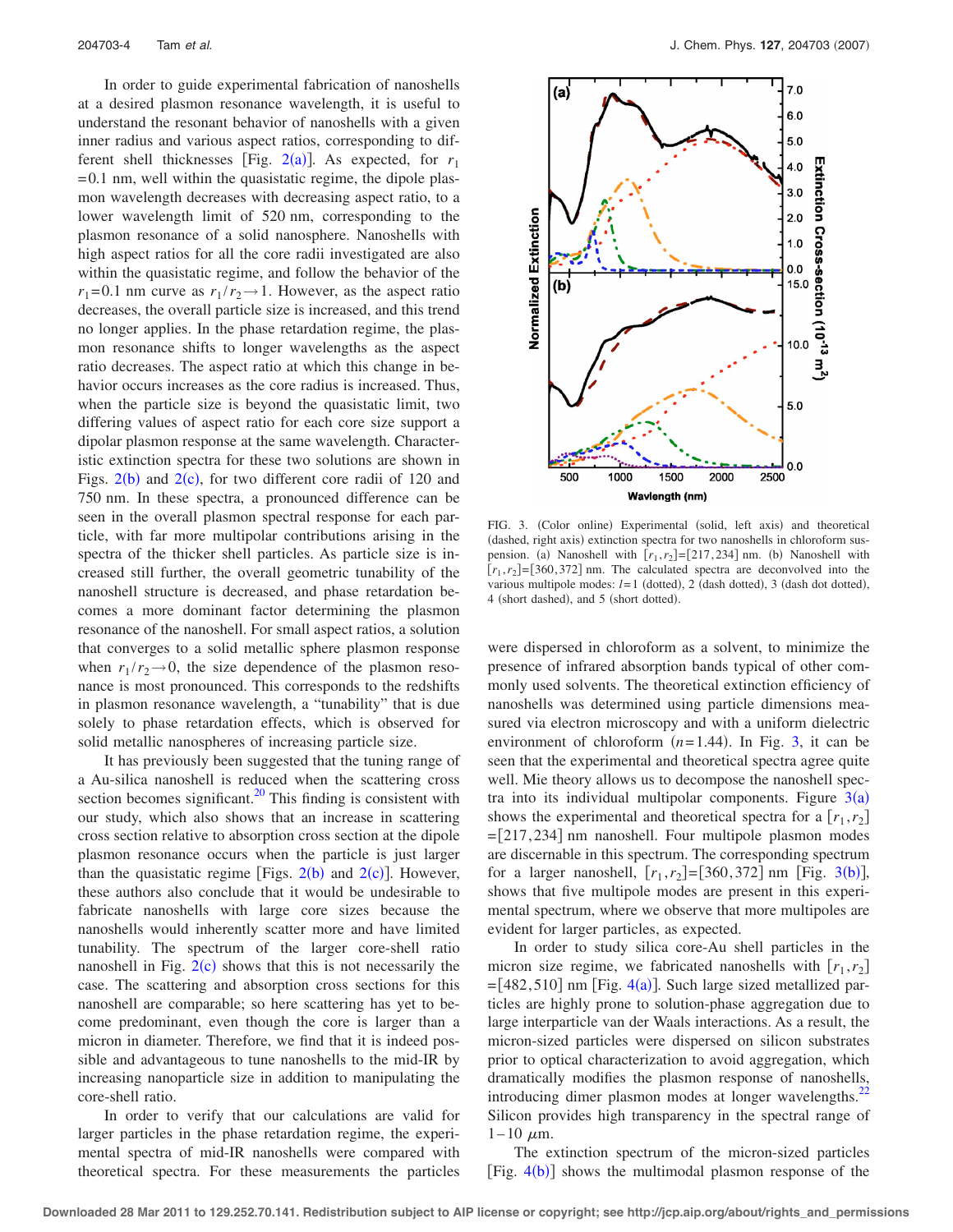<span id="page-4-5"></span>

FIG. 4. (Color online) Experimental and theoretical spectra of mid-IR nanoshells on a silicon substrate. (a) scanning electron microscopy micrograph of a mid-IR resonant nanoshell with  $[r_1, r_2] = [482, 510]$  nm. (b) Experimental (upper) extinction spectra and calculated (lower) extinction efficiency for the nanoshell embedded in a weighted average of the dielectric constants of silicon and air, allowing us to assign the multipole peaks in the experimental spectrum. (c) Comparison of the spectral locations of the experimental and calculated peaks.

nanoshells ranging from visible to mid-IR energies. Due to the inhomogeneous environment of the particles, direct comparison with Mie scattering theory calculations is only qualitative in this case. However, for comparative purposes, an effective dielectric embedding medium of  $\varepsilon$  = 3.48 was determined, corresponding to a weighted average of the dielectric constants of the component media<sup>23</sup> (80% air and 20% Si). Under this assumption, the experimental and theoretical plasmon resonance energies can [b](#page-4-5)e compared [Fig.  $4(b)$ ].<sup>[24](#page-5-18)</sup>

In comparing the experimental and calculated spectra [Fig.  $4(c)$  $4(c)$ ], the multipole plasmon resonance spectral features appear significantly more distinct in the experimental spectrum than theory. This may be attributable to the local anisotropic environment of the particles used in the experiment which is not captured by our theoretical approach, and merits further study. The overlap of the fringing field of the micronsized particles with the silicon substrate may give rise to the modifications in the multipolar plasmon response of the particles that are observed. In addition, particles in this size regime are capable of supporting whispering gallery modes which may contribute to their optical response and may also be enhanced by the refractive substrate. Despite these discrepancies, qualitative agreement between Mie scattering theory with an effective medium and the experimentally observed plasmon response is sufficient for predicting the plasmon response of particles in this large size regime.

In conclusion, we have examined the effect of increasing

particle size of a metallic shell particle from the quasistatic limit to the micron size range, where phase retardation effects become very important in the particle's plasmon response. We have shown that Mie scattering theory can quantitatively predict the plasmon response of large mid-IR nanoshells in a homogeneous dielectric environment and can also accurately model the behavior of the complex multipolar plasmon resonances observable in mesoscopic nanoshells.

## **ACKNOWLEDGMENTS**

The authors would like to thank Peter Nordlander for insightful discussions on this subject. This work is supported by Air Force Office of Scientific Research Grant No. F49620-03-C-0068, National Science Foundation (NSF) Grant Nos. EEC-0304097 and ECS-0421108, the Texas Institute for Bio-Nano Materials and Structures for Aerospace Vehicles funded by NASA Cooperative Agreement No. NCC-1-02038, the Robert A. Welch Foundation Grant No. C-1220, and the Multidisciplinary University Research Initiative (MURI) Grant No. W911NF-04-01-0203.

- <span id="page-4-0"></span><sup>1</sup> R. D. Averitt, D. Sarkar, and N. J. Halas, Phys. Rev. Lett. **78**, 4217 (1997).<br><sup>2</sup> S. J. Oldenburg, R. D. Averitt, S. L. Westcott *et al.*, Chem. Phys. Lett.
- <span id="page-4-4"></span>288, 243 (1998).
- <span id="page-4-1"></span> $^3$ E. Prodan and P. Nordlander, Nano Lett. **3**, 543 (2003).
- <sup>4</sup> C. Oubre and P. Nordlander, J. Phys. Chem. B  $108$ , 17740 (2004).
- <span id="page-4-3"></span><span id="page-4-2"></span><sup>5</sup> E. Prodan, C. Radloff, N. J. Halas et al., Science 302, 419 (2003).